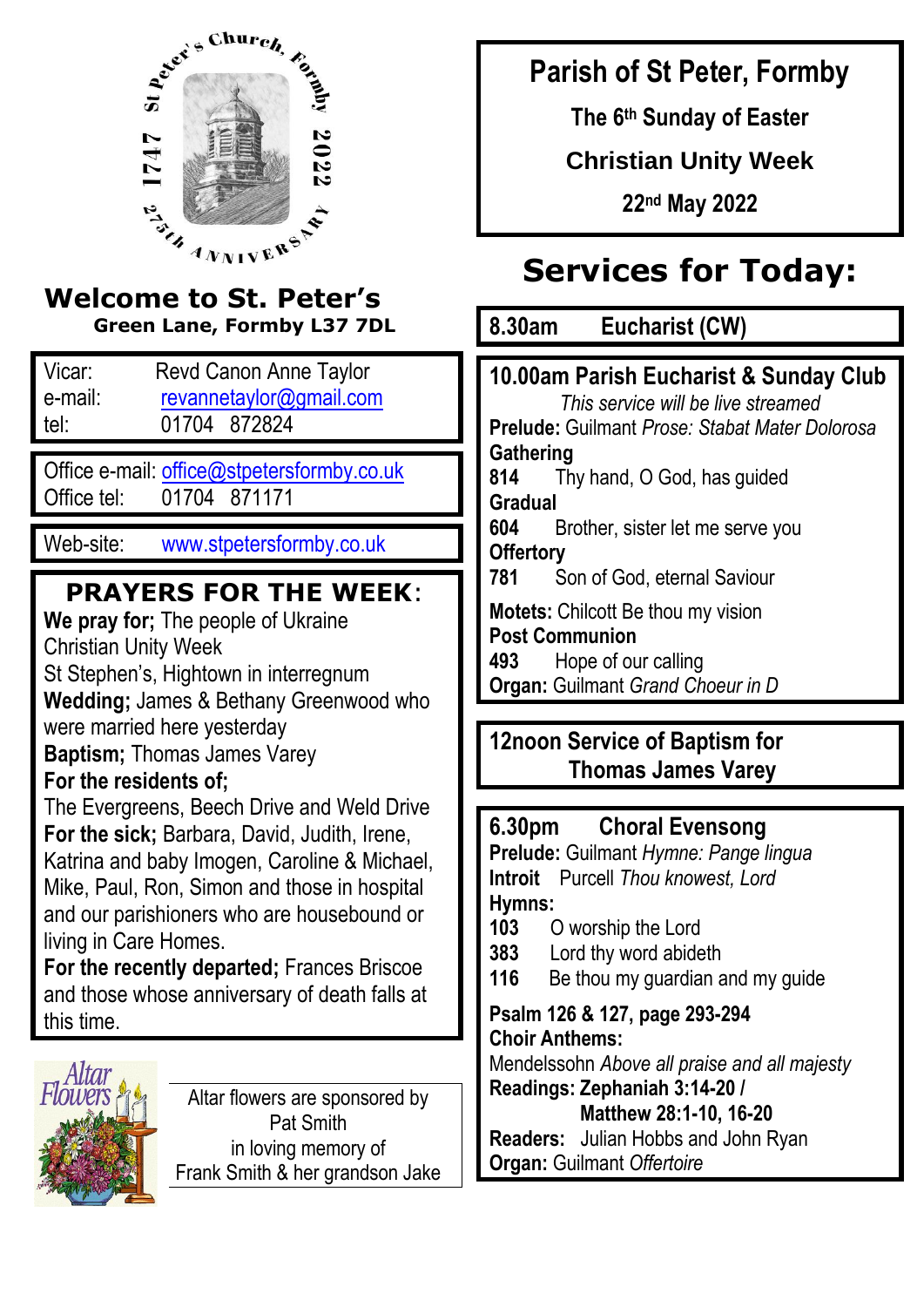#### **The Collect;**

God our redeemer, you have delivered us from the power of darkness and brought us into the kingdom of your Son: grant, that as by his death he has recalled us to life, so by his continual presence in us he may raise us to eternal joy; through Jesus Christ your Son our Lord, who is alive and reigns with you, in the unity of the Holy Spirit, one God, now and for ever. **Amen.**

#### **Christian Unity Week;**

Gracious and loving God, expand our vision that we might see the mission we share with all of our Christian sisters and brothers, to show forth the justice and loving kindness of your kingdom. Help us to welcome our neighbours as your Son welcomed us. Help us to be more generous as we witness to the grace that you freely give us. Through Christ Our Lord. **Amen.**

### **The Liturgy of the Word;**

### **Epistle Reading; Acts 16:9-15**

#### *Our reading today is read by;* **Mike Hastie Mike Hastie**

During the night Paul had a vision: there stood a man of Macedonia pleading with him and saying, 'Come over to Macedonia and help us.' When he had seen the vision, we immediately tried to cross over to Macedonia, being convinced that God had called us to proclaim the good news to them.

We set sail from Troas and took a straight course to Samothrace, the following day to Neapolis, and from there to Philippi, which is a leading city of the district of Macedonia and a Roman colony. We remained in this city for some days. On the sabbath day we went outside the gate by the river, where we supposed there was a place of prayer; and we sat down and spoke to the women who had gathered there. A certain woman named Lydia, a worshipper of God, was listening to us; she was from the city of Thyatira and a dealer in purple cloth. The Lord opened her heart to listen eagerly to what was said by Paul. When she and her household were baptized, she urged us, saying, 'If you have judged me to be faithful to the Lord, come and stay at my home.' And she prevailed upon us.

#### **Gospel Reading; John 14:23-29 Rev Anne Taylor**

Jesus said to his disciples: 'Those who love me will keep my word, and my Father will love them, and we will come to them and make our home with them. Whoever does not love me does not keep my words; and the word that you hear is not mine, but is from the Father who sent me. 'I have said these things to you while I am still with you. But the Advocate, the Holy Spirit, whom the Father will send in my name, will teach you everything, and remind you of all that I have said to you. Peace I leave with you; my peace I give to you. I do not give to you as the world gives. Do not let your hearts be troubled, and do not let them be afraid. You heard me say to you, "I am going away, and I am coming to you." If you loved me, you would rejoice that I am going to the Father, because the Father is greater than I. And now I have told you this before it occurs, so that when it does occur, you may believe.

#### **Intercessions; Exercise 2008 Fred Nye**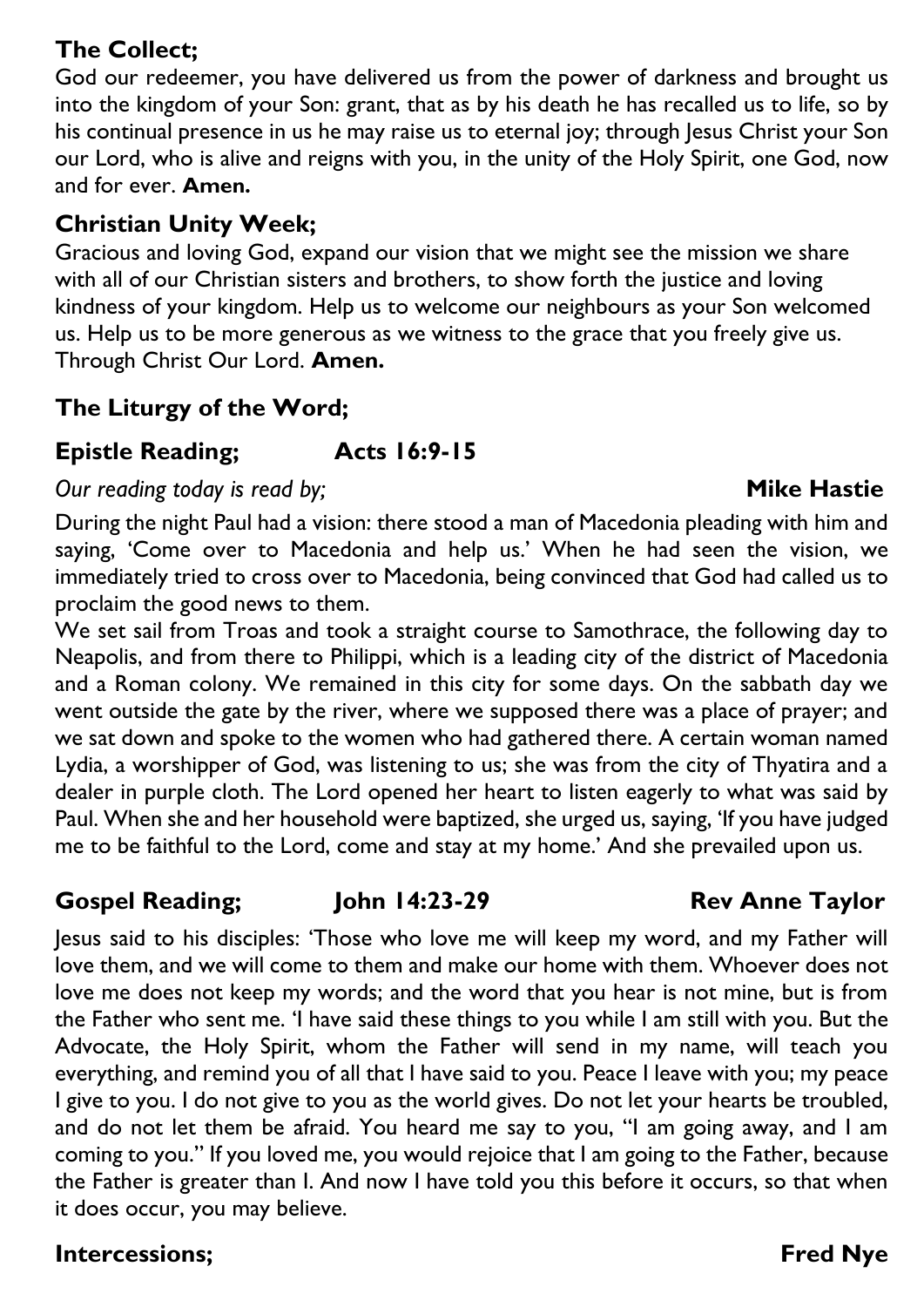### **Post Communion Prayer**

God our Father, whose Son Jesus Christ gives the water of eternal life: may we thirst for you, the spring of life and source of goodness, through him who is alive and reigns, now and for ever. **Amen. ++++++++++++++++++++++++++++++++++++++++++++++++++++++++++++++++**

**We have a contactless payment machine for donations situated near the door of the church.**

| <b>DIARY FOR THIS WEEK - CHRISTIAN UNITY WEEK</b> |                                                              |                               |
|---------------------------------------------------|--------------------------------------------------------------|-------------------------------|
| Monday 23rd                                       |                                                              |                               |
| 9.15am                                            | <b>Christian Unity Prayers</b>                               | <b>St Peter's Church</b>      |
| 7.30 <sub>pm</sub>                                | Deanery Synod                                                | <b>St Giles, Aintree</b>      |
| 8.00pm                                            | Timeout - Men, Beer & Topics                                 | <b>Bier House</b>             |
|                                                   | Topic: The Natural Treasures of the Sefton Coast             |                               |
| Tuesday 24 <sup>th</sup>                          |                                                              |                               |
| 9.15am                                            | <b>Christian Unity Prayers</b>                               | St Luke's Church              |
| <b>Wednesday 25th</b>                             | <b>Refugee Welcome Day</b>                                   |                               |
| 9.15am                                            | Christian Unity prayers in                                   | <b>United Reformed Church</b> |
| 11.00am                                           | Eucharist followed by refreshments                           | Church                        |
| 1.30 <sub>pm</sub>                                | <b>Funeral of Canon Frances Briscoe</b>                      | <b>St Luke's Church</b>       |
| 2.00 <sub>pm</sub>                                | WOW service for pre-school children                          | Church                        |
| 7.30 <sub>pm</sub>                                | <b>Bible Study Group with Ted Woods</b>                      | <b>Bier House</b>             |
| Thursday 26th                                     | <b>Ascension Day</b>                                         |                               |
| 9.15am                                            | <b>Christian Unity Prayers</b>                               | Formby Elim Church            |
| 7.30 <sub>pm</sub>                                | <b>Ascension Day United Anglican Service</b>                 | <b>Holy Trinity Church</b>    |
| Friday 27th                                       |                                                              |                               |
| 9.15am                                            | <b>Christian Unity Prayers</b>                               | <b>St Michael's Church</b>    |
| 9.30am                                            | Little Fishes Pre-School Group<br><b>NACALO</b>              | Parish Hall                   |
| 2.00 <sub>pm</sub>                                | fishes<br><b>Bible Study Group with Peter Paine</b>          | <b>Bier House</b>             |
| Saturday 28 <sup>th</sup>                         |                                                              |                               |
| 9.15am                                            | Christian Unity prayers                                      | <b>Methodist Church</b>       |
| 3.00pm                                            | St Peter's Choir sing Evensong                               | Liverpool Cathedral           |
| Sunday 29th                                       | The 7 <sup>th</sup> Sunday of Easter                         |                               |
| 8.30am                                            | Eucharist (BCP)                                              | Church                        |
| 10.00am                                           | Parish Eucharist & Baptism of Charlotte Appleton & Alice Day |                               |
| 4.00pm                                            | Christian Unity Service for Christian Unity                  | Our Lady's Church             |
| 6.30pm                                            | Choral Evensong                                              | Church                        |

#### **Big Sing Coffee Morning at Holy Trinity Church Formby Saturday 28th May 10am - 12.30pm**

As part of the Platinum Jubilee Celebrations we are having a BIG COFFEE MORNING SINGALONG event in church with special guest Bishop Geoff Pearson sharing some of his Liverpool Parables. As well Bacon Butties and refreshments we are having a singalong of the most popular hymns and songs that have been lustily sung during the last 70 years. Entry is free and everyone is welcome to join us. All the proceeds will be given to

Compassion Acts Food Pantry and Foodbank. Maggie Flodman